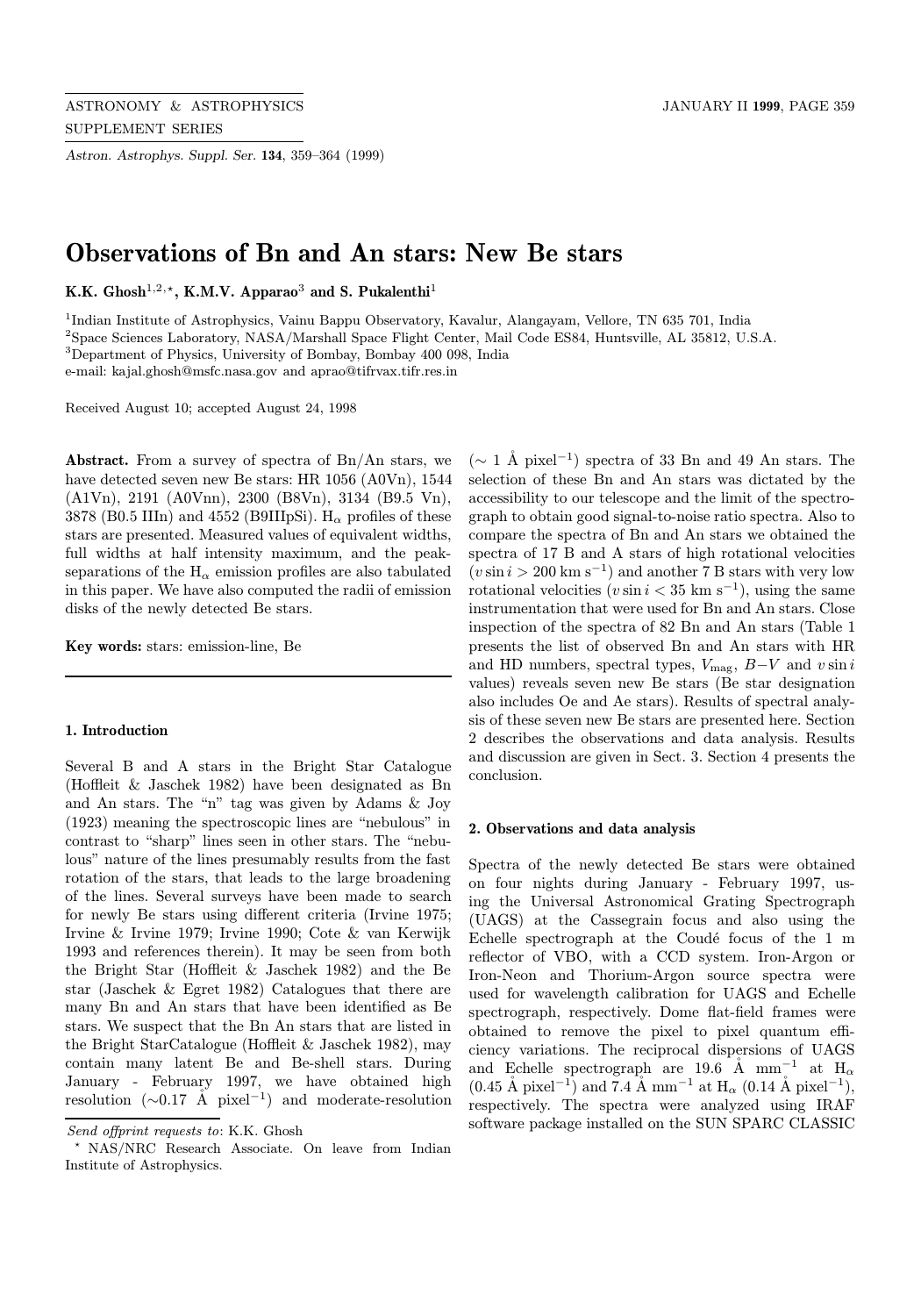Workstation. The following steps were followed for the reductions:

- i) Trimming of the bias, the flat-field and the star spectrum CCD frames.
- ii) Bias subtraction from the flat-field and the star spectrum CCD frames.
- iii) Normalization of the flat-field frame and the division of the star spectrum frame by the normalized flat-field frame.
- iv) Extraction of different orders of star and the comparison spectra.
- v) Wavelength calibration of the stellar spectra using the coefficients of a high order polynomial fit to the comparison spectra.
- vi) Normalization of the stellar spectra.
- vii) Measurements of different parameters (equivalent width, full width at half intensity maximum by fitting a Gaussian profile, intensities of emission and absorption components, peak-separations, etc.) of stellar absorption and emission profiles.

The error in wavelength calibration for Coudé and Cassegrain spectra was around  $0.05 \text{ Å}$  to  $0.10 \text{ Å}$  respectively. To reduce the error in normalization we normalized each spectrum, at least, three to four times and finally these spectra were averaged. Around 2% of the local continuum is estimated to be the error in normalization. The instrumental broadening was computed by measuring the FWHM of the narrowest line of the comparison spectral lines and this value of the FWHM was taken as the instrumental broadening of the spectrograph. The values of instrumental broadening for the UAGS and the Echelle spectrographs are  $0.5 \text{ Å}$  and  $0.2 \text{ Å}$  respectively, at  $H_{\alpha}$ . These values were used to correct for instrumental broadening of the measured FWHM values of Be stars. Using the expression of  $\sigma$ (EW), given in Ghosh (1988) and Ghosh et al. (1990), the errors in equivalent width measurements were computed.

## 3. Results and discussion

Spectra of 33 Bn, 49 An and 24 B and A stars were analyzed. It has been found from the spectra of 82 Bn and An stars that seven stars displayed the presence of emission in their  $H_{\alpha}$ . These are the new emission-line Bn and An stars. Also we have independently detected  $H_{\alpha}$ -emission in two more Bn and An stars (Fig. 1) that were earlier reported as emission-line stars (HR 1037, Cote & van Kerwijk 1993 and HR 2244, Irvine 1990). Comparison of Fig. 3 of Cote & van Kerwijk (1993) and Fig. 1 of the present paper, clearly shows that the  $H_{\alpha}$ -emission strength of HR 1037 decreased between August 1990 and January 1997. However, the  $H_{\alpha}$ -emission strength of HR 2244 increased considerably since Irvine's detection (from the comparison of Fig. 1 of the present paper and Fig. 3 of Irvine 1993).



Fig. 1. Coudé Echelle H<sub>α</sub> profiles of two known Be stars, HR 1037 and HR 2244. Sharp lines present throughout the spectra are H2O telluric absorption features

Observed  $H_{\alpha}$ -emission profiles of seven new Be stars (four Bne and three Ane stars) are shown in Figs. 2a-c. Figure 2a shows the  $H_{\alpha}$ emission profiles of HR 1544 and HR 4552 that were observed using the Coudé Echelle spectrograph. It appears from this figure that the emission in  $H_{\alpha}$  profile may be doubtful. To check this we also obtained the spectrum of HR 2155 that has similar spectral type, luminosity class and rotational velocity as that of HR 1544. Lower part of Fig. 2b presents superimposed  $H_{\alpha}$  profiles of HR 1544 (A1Vn and  $v \sin i = 212$  km s<sup>-1</sup>) and HR 2155 (A1Vn and  $v \sin i = 211 \text{ km s}^{-1}$ ). From the comparison of these two profiles, it may be seen that HR 1544 is an emission-line star (subtracted spectrum is presented in the upper part of Fig. 2b). Cassegrain spectra of five new Be stars are shown in Fig. 2c. We have computed the projected rotational velocities  $(v \sin i)$  of three Bn and An stars, using the full width at half intensity maximum  $(FWHM)$  values of He I lines (5876 Å and  $6678$  Å) where the He I lines have been assumed to be Gaussian profiles. Under this assumption the  $v \sin i$  values were computed using the following formula (Buscombe 1969):

$$
\frac{v\sin i}{c} = \frac{FWHM}{2\lambda_0 (\ln 2)^{1/2}}\tag{1}
$$

where  $\lambda_0$  is the laboratory wavelength and c is the velocity of light. The  $v \sin i$  values of other four Bn and An stars were obtained from the Bright Star Catalogue (Hoffleit & Jaschek 1982). Measured equivalent widths  $[W(\alpha)],$ FWHM (instrumental broadening corrected) and the peak separations  $(\Delta V_{\text{peak}})$  of seven new Be stars are given in Table 2, along with the  $v \sin i$  values. We have also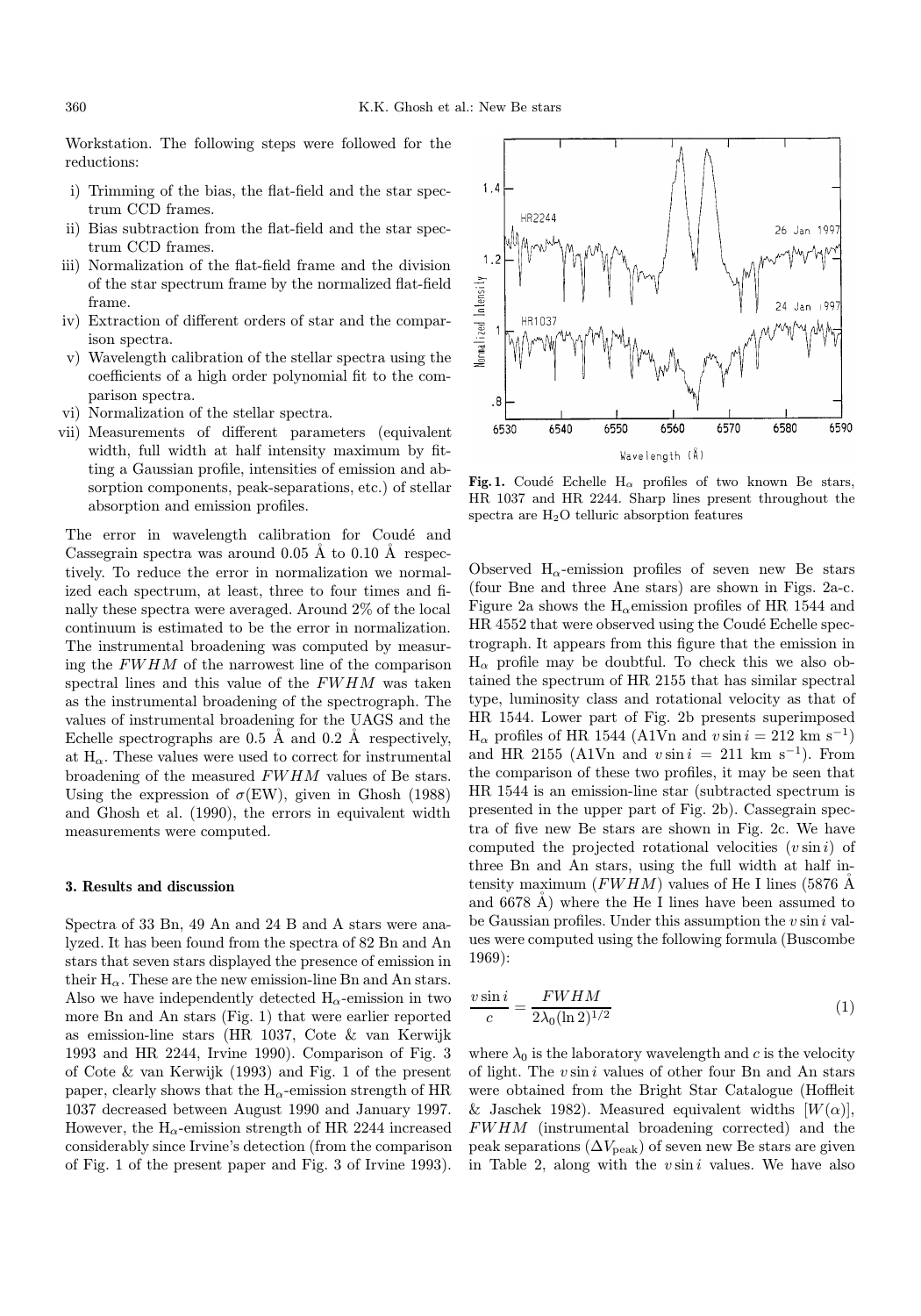

Fig. 2. a) Same as Fig. 1, but for two new Be stars, HR 1544 and HR 4552. b) Same as Fig. 1, but for the new Be star, HR 1544 and the B type star HR 2155 of similar spectral type and rotational velocity as that of HR 1544. For comparison, the H<sub>α</sub> profiles of these two stars are plotted one over the other and the subtracted spectrum (the H<sub>α</sub> profile of HR 1544 minus the H<sub>α</sub> profile HR 2155) is presented on the top that shows the presence of emission in the  $H_{\alpha}$  profile of HR 1544. c) Same as Fig. 1, but for the Cassegrain spectra of five new Be stars, HR 1056, HR 2191, HR 2300, HR 3134, and HR 3878

computed the radii of the emission disk of the Be stars, using the following equation (Huang 1972):

$$
\frac{R_e}{R_*} = \left(\frac{2v\sin i}{\Delta V_{\text{peak}}}\right)^{1/j} \tag{2}
$$

where  $R_e$  is the radius of the emission-disk and  $R_*$  is the photospheric radius and  $j$  is an exponent that characterizes the rotation law ( $j = 0.5$  for Keplerian rotation of the disk and  $j = 1.0$  for rotation with conservation of angular momentum). To compute the values of  $R_e/R_*$ , we have used j = 0.5. Computed values of  $R_e/R_*$  of the new Be stars are given in the last column of Table 2. Errors in  $W(\alpha)$  measurements were computed using the expression of  $\sigma[W(\alpha)]$  given in Ghosh (1988) and Ghosh et al. (1990)

and the errors in  $FWHM$ ,  $\Delta V_{\text{peak}}$ ,  $R_{\text{e}}/R_{*}$  were computed using the errors of wavelength calibration. Brief discussion about the seven new Be stars is given below:

## HR 1056, HD 21620 (A0Vn)

This star has a moderate v sin i value (230 km s<sup>-1</sup>). The spectrum shows double-peaked weak emission inside the photospheric absorption core of the  $H_{\alpha}$  profile. After the photospheric absorption correction, the equivalent width of the emission component is  $1.88 \pm 0.05$  Å. Value of FWHM of the emission component, measured through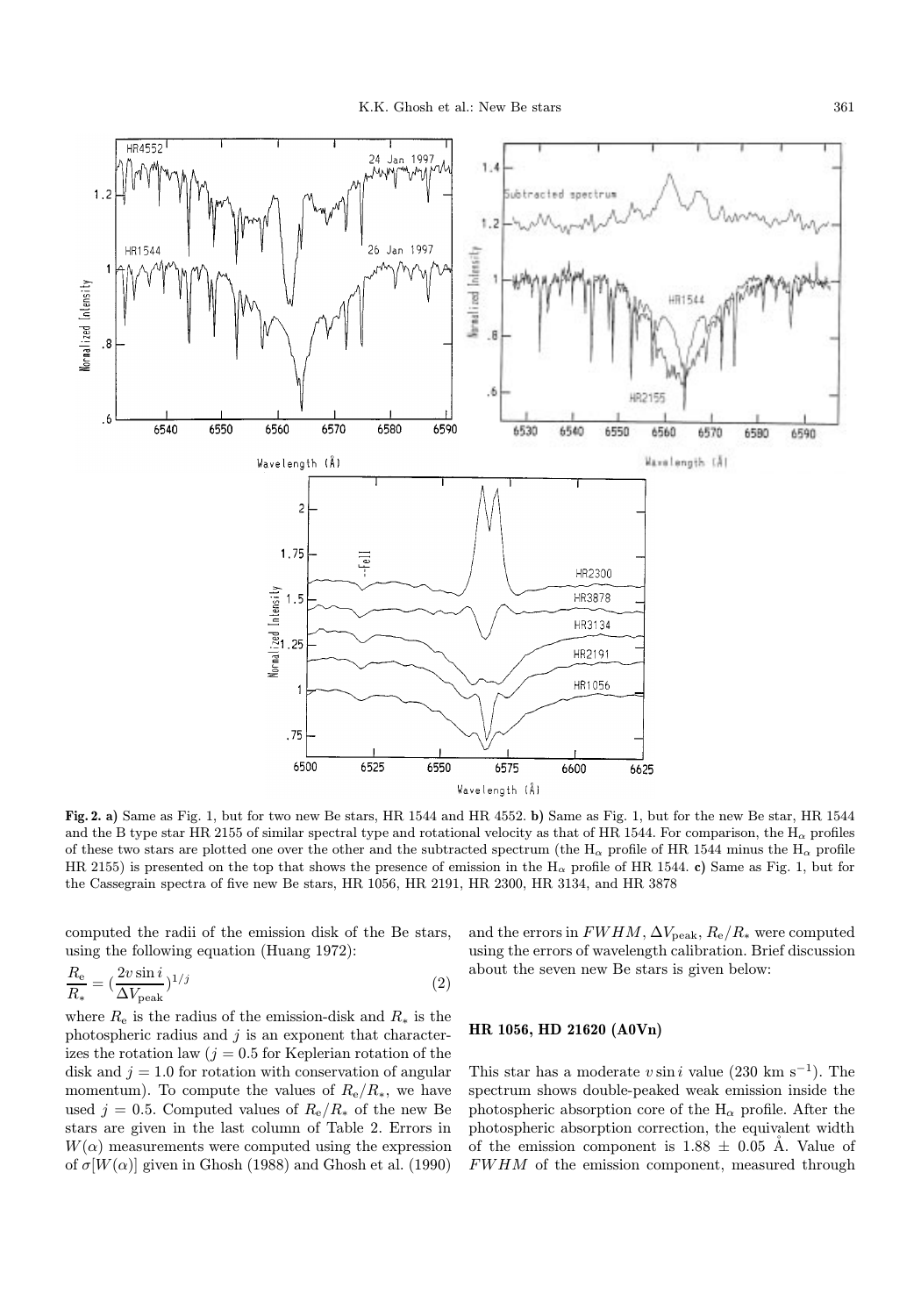Table 1. List of observed An/Bn stars

| HR               | HD             | Spectral<br>type              | $V_{\rm mag}$     | $B-V$                            | $v \sin i$<br>$(km s^{-1})$ |
|------------------|----------------|-------------------------------|-------------------|----------------------------------|-----------------------------|
| 1                | 3              | A1<br>Vn                      | 6.71              | $+0.07$                          | 210                         |
| 10               | 256            | A6<br>Vn                      | 6.19              | $+0.13\,$                        | 220                         |
| 26               | 560            | Β9<br>Vn                      | 5.54              | 0.06                             | 275                         |
| 55               | 1141           | B8 Vnn                        | $6.35\,$          | $-0.07$                          |                             |
| 113              | 2626           | B9 IIIn                       | 5.94              | $\rm +0.01$                      | 225                         |
| 118              | 2696           | A5<br>Vn<br>B8 Vn             | $5.18\,$          | $\rm +0.12$                      | 150                         |
| 123<br>266       | 2772<br>5408   | B9 IVn                        | 4.73<br>$_{5.57}$ | -0.10<br>$-0.09$                 | 178                         |
| $\overline{283}$ | 5789           | B9.5Vn                        | 5.70              | $^{\rm -0.33}$                   | 300                         |
| 336              | 6829           | A0 Vnn                        | 5.29              | $-0.02$                          | $_{315}$                    |
| 474              | 10161          | B9 Vn                         | 6.69              | $-0.08\,$                        |                             |
| 491              | 10425          | B8 IIIn                       | $5.78\,$          | $+0.02$                          | 130                         |
| 567              | 11946          | $\rm{A0Vn}$                   | $5.26\,$          | $+0.01$                          | 290                         |
| 615              | 12885          | B9 IV-Vn                      | 6.15              | -0.03                            | 300                         |
| 708              | 15130          | B9.5 Vn                       | 4.89              | $-0.03$                          | 230                         |
| 809              | 17036          | B9 Vn                         | 5.77              | $-0.01$                          | 350                         |
| 875<br>893       | 18331<br>18546 | A1<br>Vn<br>A0                | $5.17\,$<br>6.41  | $+0.08$<br>$-0.03$               | 300                         |
| 932              | 19275          | Vn<br>Vnn<br>A2               | 4.87              | $+0.02\,$                        |                             |
| 933              | 19279          | A3<br>Vnn                     | 6.41              | $+0.12\,$                        | 285                         |
| 1037             | 21362          | B6<br>Vn                      | $5.57\,$          | $-0.03\,$                        | 385                         |
| 1038             | 21364          | B9<br>Vn                      | 3.73              | $^{-0.08}$                       |                             |
| 1055             | 21610          | $\rm{Vn}$<br>A0               | $_{6.57}$         | $+0.03$                          | 190                         |
| 1056             | 21620          | A0<br>Vn                      | 6.28              | $+0.08$                          | 230                         |
| 1305             | 26670          | $\sqrt{\ }n$<br>B5            | $5.70\,$          | $-0.14$                          |                             |
| 1315             | 26793          | B9<br>$\rm Vn$                | $5.22\,$          | $-0.01\,$                        | 350                         |
| 1392             | 28024          | A8<br>Vn                      | 4.30              | $+0.24\,$                        | 225                         |
| 1477<br>1479     | 29459<br>29488 | A5<br>$_{\rm Vn}$<br>A5<br>Vn | 6.22<br>4.70      | $+0.16\hphantom{0}$<br>$+0.14\,$ | 180<br>154                  |
| 1494             | 29722          | A1<br>Vn                      | 5.29              | 0.00                             | 195                         |
| 1544             | 30739          | A1<br>$V_{n}$                 | 4.36              | $+0.01\,$                        | 212                         |
| $1565\,$         | 31209          | A1<br>Vn                      | 6.61              | $+0.04\,$                        | 250                         |
| 1610             | 32040          | B9 Vn                         | $6.66\,$          | -0.07                            | 350                         |
| 1621             | 32309          | B9.5 Vn                       | 4.90              | $-0.04\,$                        | 237                         |
| 1678             | 33296          | A7 Vn                         | $6.50\,$          | $+0.21\,$                        | 290                         |
| 1748             | 34748          | B1.5 Vn                       | $_{6.33}$         | -0.10                            | 280                         |
| 1786             | 35407          | B4 Ivn                        | $6.32\,$          | $-0.15\,$                        | 450                         |
| 1798<br>1806     | 35532<br>35640 | B2Vn<br>B9.5 Vn               | 6.24<br>6.23      | $^{\rm -0.07}$<br>$^{-0.06}$     | 280                         |
| 1863             | 36646          | B4 Vn                         | 6.46              | -0.09                            | 215                         |
| 1989             | 38545          | ΑЗ<br>Vn                      | $5.72\,$          | $+0.04\,$                        | 175                         |
| 1997             | 38670          | Β9<br>$V_{n}$                 | 6.07              | $^{\rm -0.08}$                   | 175                         |
| 1998             | 38678          | A2Vann                        | $3.60\,$          | $+0.05\hphantom{0}$              | 245                         |
| 2039             | 39421          | A2<br>Vn                      | 5.97              | $+0.10\,$                        | $215\,$                     |
| 2155             | 41695          | A0 Vn                         | 4.67              | $+0.06$                          | 250                         |
| $^{2191}$        | 42477          | A0 Vnn                        | 6.04              | $_{0.00}$                        | 335                         |
| 2198<br>2209     | 42545          | B5<br>Vn                      | 4.98              | $-0.17\,$                        | 310<br>220                  |
|                  | 42818<br>43445 | A0<br>Vn<br>B9 Vn             | 4.80<br>5.10      | $+0.03$<br>$^{-0.08}$            | 235                         |
| 2244<br>2300     | 44783          | Β8<br>Vn                      | 6.26              | $+0.08$                          | 300                         |
| 2324             | 45230          | A3 Vn                         | 5.87              | $+0.08$                          | 250                         |
| 2398             | 46553          | A0 Vnn                        | $5.27\,$          | $-0.03$                          | 149                         |
| 2441             | 47431          | B8 IIIn                       | 6.57              | $-0.07$                          |                             |
| $2521\,$         | 49643          | B8 IIIn                       | $5.75\,$          | $-0.10$                          |                             |
| 2585             | 50973          | A2 Vn                         | 4.90              | $+0.03$                          | $2\overline{1}5$            |
| 2589             | 51104          | B8 Vn                         | $_{5.92}$         | $-0.08$                          |                             |
| 2645<br>2751     | 52860<br>56169 | B9 IIIn                       | 6.39              | $-0.05$<br>$+0.13$               | 222                         |
| 2753             | 56221          | A4 IIIn<br>A5 Vn              | 5.05<br>$_{5.87}$ | $+0.17$                          | 195                         |
| 2757             | 56386          | A0 Vn                         | 6.19              | $\rm +0.02$                      |                             |
| 2886             | 60107          | A1 Vn                         | $5.25\,$          | $^{+0.05}$                       | 163                         |
| 2901             | 60357          | A0 Vnn                        | $5.81\,$          | $-0.02\,$                        | 240                         |
| 2946             | 61497          | A3 IVn                        | 4.99              | $+0.08$                          | 210                         |
| 3008             | 62832          | Al<br>Vnn                     | $5.30\,$          | $+0.01$                          |                             |
| 3039             | 63586          | A0 Vn                         | $_{6.38}$         | 0.18                             | 325                         |
| 3134             | 65873          | B9.5 Vn                       | 5.99              | -0.02                            | 185                         |
| 3492<br>3594     | 75137          | A0 Vn                         | 4.36              | -0.04                            | 142                         |
|                  | 77327<br>78702 | $V_{n}$<br>A1<br>Vn           | 3.60              | $0.00\,$<br>0.00                 | 185<br>205                  |
| 3638<br>3766     | 82165          | A0/A1<br>A7 Vn                | 5.73<br>$6.18\,$  | $+0.23$                          |                             |
| 3846             | 83650          | A0 Vn                         | 6.31              | -0.03                            |                             |
| 3878             | 84567          | B0.5 IIIn                     | $_{6.45}$         | $-0.13\,$                        | 256                         |
| 3889             | 85040          | A7 IVn                        | 6.09              | $+0.25$                          | 18                          |
| 4000             | 88372          | A2 Vn                         | $6.25\,$          | $+0.01$                          | 215                         |
| 4024             | 88960          | A0 Vn                         | $5.51\,$          | $+0.01$                          | 235                         |
| 4172             | 92245          | $\rm{A0~Vn}$                  | $6.04\,$          | 0.00                             | 235                         |
| 4189             | 92769          | A4 Vn                         | $_{5.51}$         | $+0.17$                          | 195                         |
| 4192             | 92825          | A3 Vn                         | 5.08              | $+0.09$                          | 154                         |
| 4203<br>4368     | 93152<br>98058 | Al Vn<br>A7 IVn               | $5.24\,$<br>4.50  | $^{-0.06}$<br>$+0.18$            | 250                         |
| 4372             | 98161          | A3 Vn                         | 6.27              | $+0.09$                          |                             |
| 4468             | 100889         | B9.5 Vn                       | 4.69              | $-0.06\hphantom{0}$              | 192                         |
| 4552             | 103192         | B9 IIIpSi                     | 4.28              | 0.10                             | 80                          |

Table 2. The new Be stars

|      |                                                                                      | <b>FWHM</b>                                                       | $V_{\rm peak}$ | $R_e/R_*$       |
|------|--------------------------------------------------------------------------------------|-------------------------------------------------------------------|----------------|-----------------|
|      |                                                                                      | А                                                                 | A              |                 |
|      | $1056 \mid 01.88 \pm 0.05 \mid 10.88 \pm 0.15 \mid 8.83 \pm 0.12 \mid 1.20 \pm 0.10$ |                                                                   |                |                 |
|      | $1544 \mid 01.30 \pm 0.04 \mid 06.22 \pm 0.11 \mid 7.98 \pm 0.10 \mid 1.23 \pm 0.08$ |                                                                   |                |                 |
| 2191 | $(02.30 \pm 0.05)$ 10.58 $\pm$ 0.16 $(8.70 \pm 0.12)$ 2.07 $\pm$ 0.16                |                                                                   |                |                 |
| 2300 |                                                                                      | $10.62 \pm 0.13$ 09.56 $\pm$ 0.14 5.20 $\pm$ 0.07 3.62 $\pm$ 0.22 |                |                 |
|      | $3134 \mid 01.26 \pm 0.05 \mid 07.50 \pm 0.12 \mid 4.10 \pm 0.05 \mid 2.57 \pm 0.19$ |                                                                   |                |                 |
| 3878 |                                                                                      | $04.88 \pm 0.07$ 16.00 $\pm$ 0.18 6.77 $\pm$ 0.09                 |                | $2.00 \pm 0.14$ |
| 4552 | $(01.81 \pm 0.06) 07.50 \pm 0.12) 6.05 \pm 0.08) 2.23 \pm 0.17$                      |                                                                   |                |                 |

Gaussian profile fitting, is  $10.88 \pm 0.15$  Å. The peak separation between the blue and the red emission components is 8.8  $\pm$  0.09 Å ( $\sim$ 402 km s<sup>-1</sup>). Computed value of the emission disk radius is 1.2 times the stellar radius.

## HR 1544, HD 30739 (A1Vn)

In the BSC, this star has been classified as a spectroscopic binary. Due to the superposition of  $H_{\alpha}$  profiles of two stars of the binary system may appear as a single-peak emission at the absorption core of the line. However, in the case of HR 1544, the  $H_{\alpha}$  profile displays double-peak emission at the core of this line which is very similar to the  $H_{\alpha}$  profiles of classical Be stars. Also the observed velocity difference between the two absorption cores is about 505 km  $s^{-1}$  and this value is not consistent with the orbital parameters. The  $H_{\alpha}$  profile (Fig. 2a) shows weak emission at both the wings that may not be clearly evident. To check this, we have compared the  $H_{\alpha}$  profiles of HR 1544 (A1Vn and  $v \sin i = 212$  km s<sup>-1</sup>) and HR 2155 (A1Vn and  $v \sin i =$ 211 km s<sup>-1</sup>) and they are shown in Fig. 2b. It can be clearly seen from the subtracted spectrum (shown on the upper part of Fig. 2b) that HR 1544 displays emission at  $H_{\alpha}$ . Measured parameters of the  $H_{\alpha}$ -emission profile and the computed value of the radius of the emission disk are presented in Table 2.

## HR 2191, HD 42477 (A0Vnn)

The vsin i value of this star is given as 160 km s<sup>-1</sup> in the BSC. However, we have measured this value as 355 km  $s^{-1}$ , using Eq. (1) and the FWHM value of the He I  $(6678 \text{ Å})$  line of this star. This computed value of  $v \sin i$  is in good agreement with that computed using the  $FWHM$  value of He I line profile of 5876 Å. The observed velocity difference between the two absorption cores is about 670 km s<sup>-1</sup>. This value indicates that the weak emission is not due to the superposition of two absorption line stars. The doublepeak emission of  $H_{\alpha}$  separated by a strong absorption component may be due to the shell absorption. The measured values of  $W(\alpha)$ , FWHM,  $\Delta V_{\rm peak}$  and the computed value of  $R_e/R_*$  are presented in Table 2.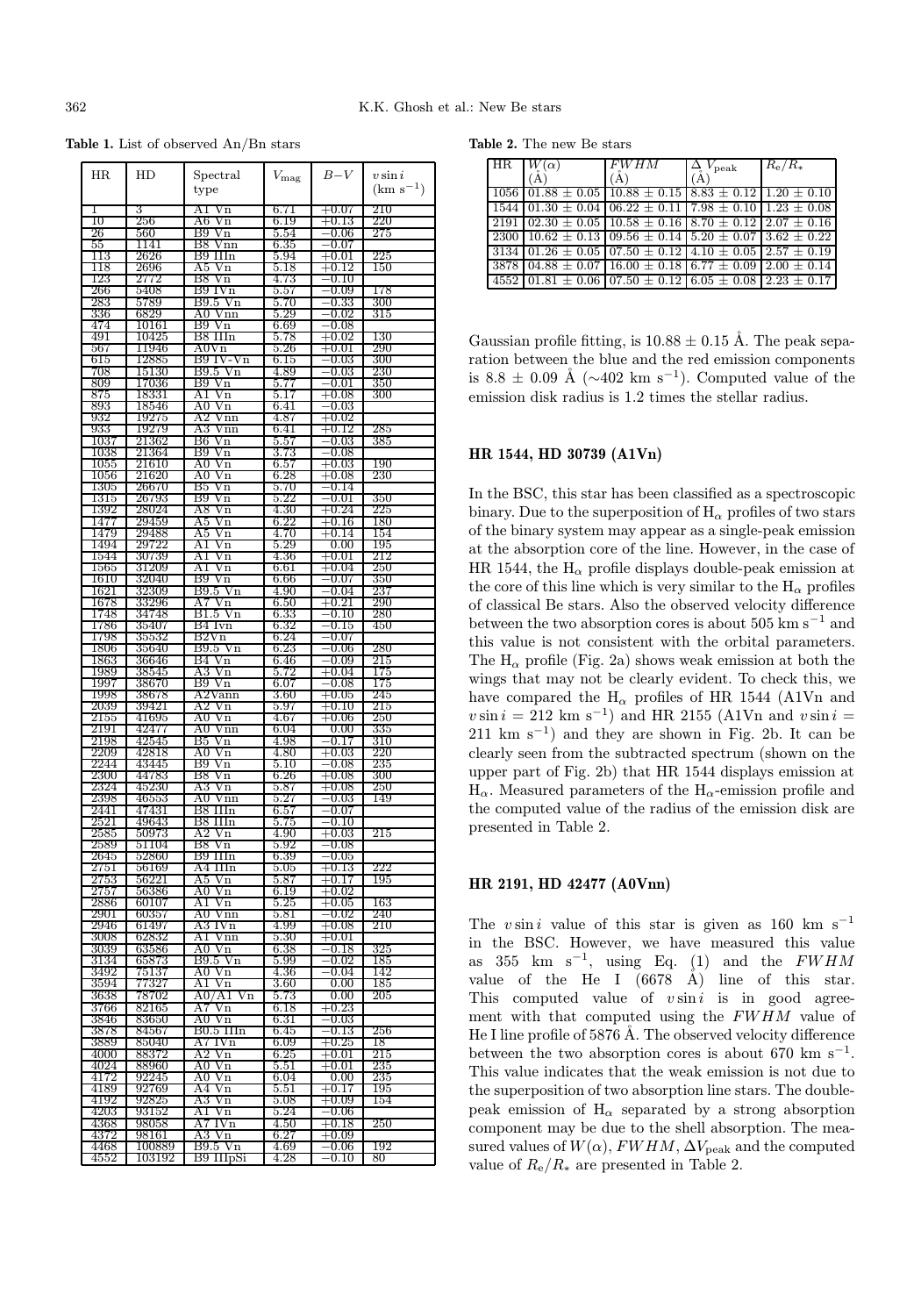## HR 2300, HD 44783 (B8Vn)

The revised value of  $v \sin i$  (300 km s<sup>-1</sup>) of this star is taken from the remarks part of BSC. Also our computed value of  $v \sin i$ , using the measured  $FWHM$  value of He I (6678 Å), is in close agreement ( $\sim$ 310 km s<sup>-1</sup>) with this value. Strong double-peak  $H_{\alpha}$ -emission profile is separated by an absorption component. The radius of the emission disk is almost four times the radius of this star. Table 2 shows the measured parameters of the emission profile of  $H_{\alpha}$ .

#### HR 3134, HD 65873 (B9.5 Vn)

This star is a spectroscopic binary with radial velocity of about  $-12 \text{ km s}^{-1}$  (BSC). The rotational velocity of this star is 185 km s<sup>-1</sup>. The double-peak emission of  $H_0$  suggest that this emission is not due to the superposition of two  $H_{\alpha}$  absorption profiles of the binary system. Also the observed velocity difference between the two absorption cores is very high ( $\sim$ 450 km s<sup>-1</sup>). Even though the emission is weak, but the radius of the emission disk is almost three times the radius of the star.

#### HR 3878, HD 84567 (B0.5 IIIn)

The  $v \sin i$  value of this star is not available in the BSC. Also the SIMBAD database does not contain any information about the  $v \sin i$  value of this star. We computed the value of v sin i using the FWHM value of He I (6678 Å) profile and the computed value is 255 km s<sup>−1</sup> (Table 2).  $H_{\alpha}$  profile of HR 3878 displays two broad emission components with an central absorption that is similar to quasireversal  $H_{\alpha}$  profiles of classical Be stars. From Table 2 it can be seen that the FWHM value of the  $H_{\alpha}$  profile (after photospheric correction and interpolation) is about 731 km s<sup> $-1$ </sup> (16.0 Å). This indicates that probably the projected rotational velocity of this star may be larger than that we have computed (v sin  $i \sim 255$  km s<sup>-1</sup>). Future high resolution line profile of He I $(4471 \text{ Å})$  may help to resolve this problem.

#### HR 4552, HD 103192 (B9IIIpSi)

HR 4552 is not a Bn/An star. We observed this star as a standard star. The  $H_{\alpha}$  profile of this star (Fig. 2a) shows clear double-peaked emission with strong shell absorption, embedded within the photospheric absorption line. The  $v \sin i$  value of HR 4552, given in BSC, is about 72 km s<sup>−1</sup>. We have also computed the value of  $v \sin i$ using the FWHM value of He I line (5876 Å) and our computed value is close to this value. However, using the  $FWHM$  value of the H<sub> $\alpha$ </sub>-emission profile, the computed value of v sin i is about 206 km s<sup>-1</sup>. We have used this value of v sin i to compute the value of  $R_e/R_*$  and it is given in Table 2. The BSC lists this star as a double star and the second star is separated by  $0.8$ " with a magnitude difference of 0. 9.

It may be possible that the seven newly detected earlytype emission-line stars, mentioned above, might have already been detected as emission-line stars. To check this, we have searched the SIMBAD database and found that no emissions have yet been detected in these seven stars. Spectral types of these seven stars are between B0.5 and A1. However, except one star (HR 3878 − B0.5IIIn) all the six stars have spectral types of B8 or later. These B and A-type emission-line stars may be called as Be and Ae stars. Some of these Be and Ae stars may also be Herbig Ae/Be stars. To find out whether these stars belong to Herbig Ae/Be stars group or not, we have looked for IRAS (12  $\mu$ , 25  $\mu$ , 60  $\mu$ ) fluxes associated with these seven stars. We have found from the IRAS point source catalogue (Beichman et al. 1988) that only two stars of these seven stars, were detected with IRAS (HR 1544 − IRAS 04478+0848 and HR 4552 − IRAS 11503 − 3337) and this was also confirmed with the search results of the SIMBAD database. 12  $\mu$ , 25  $\mu$  and 60  $\mu$  fluxes of HR 1544 and HR 4552 and another 20 known Be stars were converted into magnitudes using the IRAS definition for the zero-magnitude.  $[12] - [25]$  color versus  $[12] - [60]$ color of Be stars and HR 1544 and HR 4552 were plotted and it has been found from this plot that HR 1544 and HR 4552 were occupying the same position as that of the Be stars in this color-color diagram. Also we plotted the  $(V - 12 \mu)$  color excess versus temperature of HR 1544 and HR 4552 and compared with the Fig. 4 of Hillenbrand et al. (1992) and find that these two stars lie in a region where the Be stars are located and the Herbig Ae/Be stars lie much above the Be stars, in this diagram. Based on these results we suggest that probably these two stars do not belong to the Herbig Ae/Be stars group. Also, based on only the  $H_{\alpha}$  profiles and non-detection with IRAS, it is difficult to make any comment about the Herbig Ae/Be associationship of the rest five stars (HR 1056, HR 2191, HR 2300, HR 3134 and HR 3878). Presently, we will call these seven newly detected emission-line stars as Be stars, following the definition of Be stars (rapidly rotating O, B and A-type stars of luminosity classes III-V with Balmer emission lines are known as Be stars; details can be seen in Underhill & Dozan 1982).

Presence of He I line (either  $5876$  Å or  $6678$  Å) was detected in all the stars that are listed in Table 2, except HR 1544. It may be interesting to find out whether any of these stars be Bp He-weak or He-strong. This can be checked from the He abundance measurements. Highresolution and high signal-to-noise ratio line profiles of He I  $(4471 \text{ Å})$  which is a photospheric line, are required to compute the He abundance. With our present data (He I lines of 5876 Å or 6678 Å) it may not be possible to draw any such conclusion.